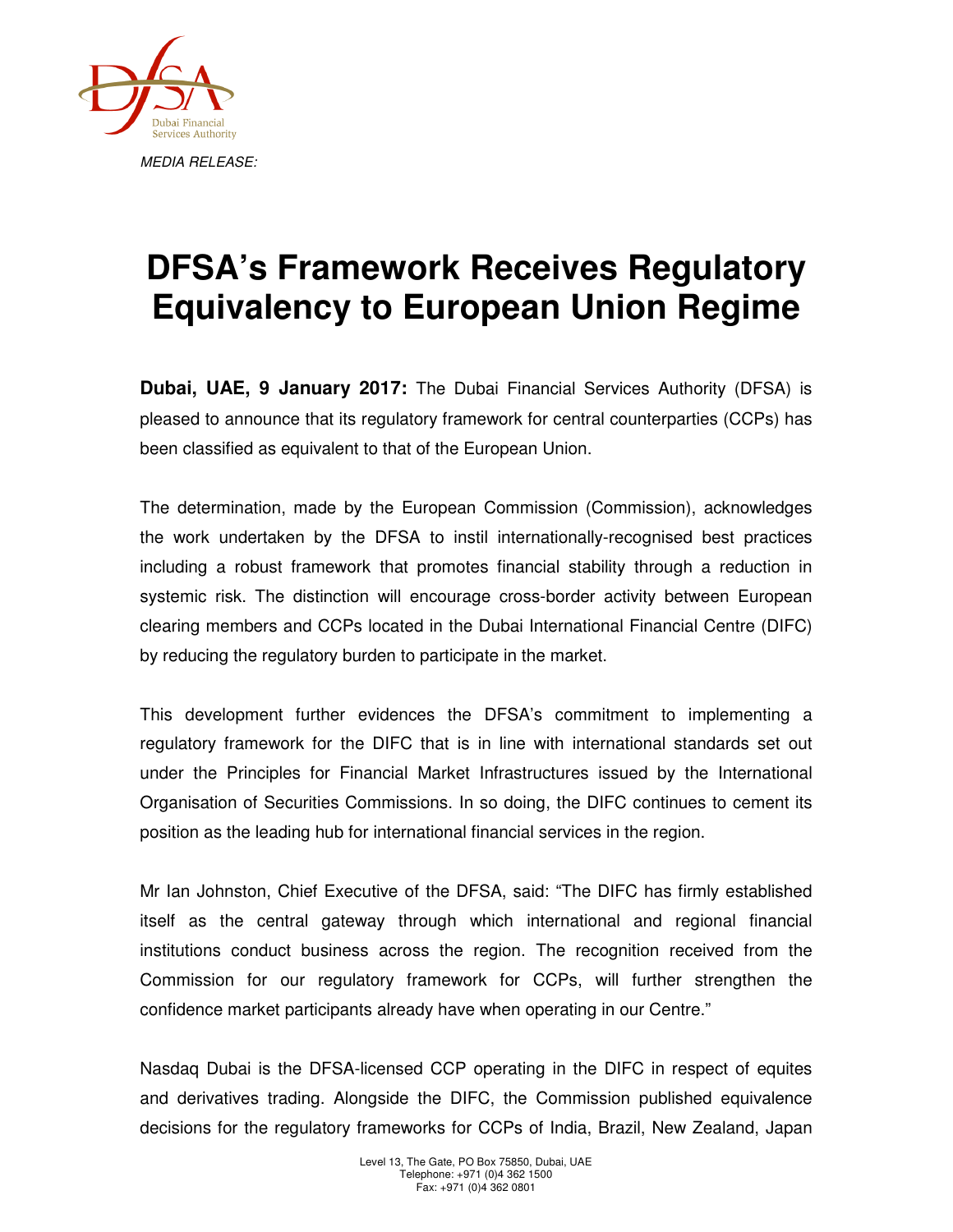

and the UAE. Other jurisdictions whose CCP regimes are also recognised include the US, Canada, Switzerland, Australia, Hong Kong and Singapore.

**- Ends -**

**For further information please contact:**  Saima Farooqi Corporate Communications Dubai Financial Services Authority Level 13, The Gate, West Wing Dubai, UAE Tel: +971 (0)4 362 1613 Email: DFSAcorpcomms@dfsa.ae www.dfsa.ae

## **Editor's notes:**

The equivalence status is given effect through a legally binding implementing act in accordance with Article 25(6) of the European Market Infrastructure Regulation (EMIR) (Regulation (EU) No 648/2012).

CCPs are entities that sit in between buyers and sellers of derivatives contracts to become the sole counterparty to all trades. Its main purpose is to manage the risk of one counterparty defaulting (i.e. not being able to make the required payments when they are due), thereby reducing the overall risk in the system.

**The Dubai Financial Services Authority (DFSA)** is the independent regulator of financial services conducted in or from the Dubai International Financial Centre (DIFC), a purpose-built financial free-zone in Dubai. The DFSA's regulatory mandate covers asset management, banking and credit services, securities, collective investment funds, custody and trust services, commodities futures trading, Islamic finance, insurance, an international equities exchange and an international commodities derivatives exchange. In addition to regulating financial and ancillary services, the DFSA is responsible for supervising and enforcing Anti-Money Laundering (AML) and Combating the Financing of Terrorism (CFT) requirements applicable in the DIFC. The DFSA also exercises delegated enforcement powers under the DIFC Companies Law. These include powers to investigate the affairs of DIFC companies and partnerships where a material breach of DIFC Companies Law is suspected and to pursue enforcement remedies available to the Registrar of Companies (Roc).

**Ian Johnston** was appointed as Chief Executive of the DFSA in June 2012. Ian joined the DFSA in November 2006, as a Managing Director, to head the Policy and Legal Services Division.

Ian was admitted to practice Law in Australia in the early 1980s and has spent most of his career in the private sector. He held a number of senior positions within the financial sector and was CEO of one of Australia's major Trustee Companies. During that time, Ian played a leading role in the Trustee industry and served on the National Council of the Trustee Corporations Association.